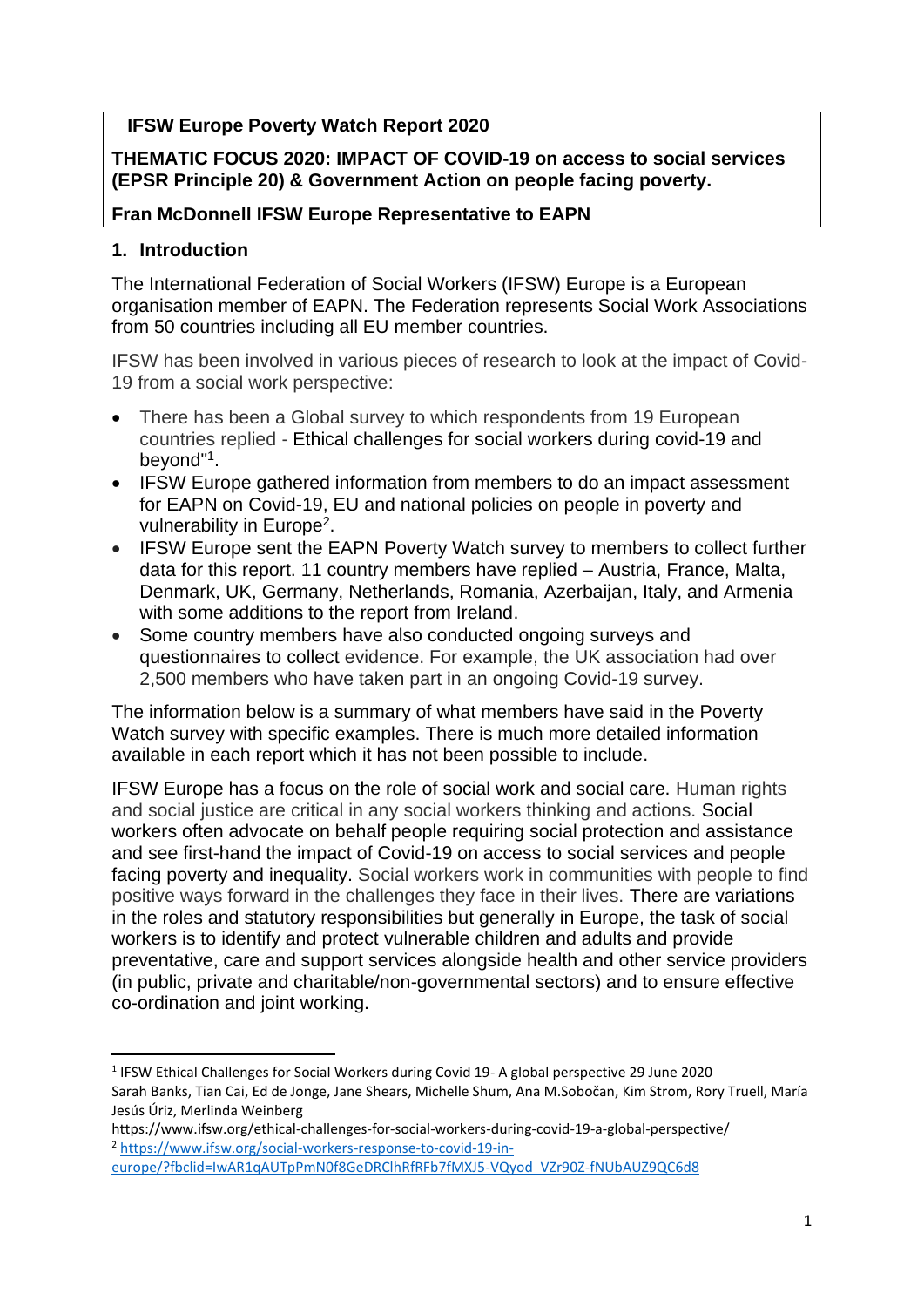### **IFSW Europe's main messages are that**:

1.The impact of the pandemic has hit hardest the people with whom social workers often work – those who are already vulnerable, marginalised and living in poverty. The closure or curtailment of essential services makes it more difficult for people to get the support they need.

2.The needs and demands are exacerbated as people face unemployment, family stress due to confinement in the home, bereavement, ill-health, isolation, increased racism and prejudice, and lack the resources to overcome such challenges and disadvantage.

3. In many countries in Europe, the pandemic is exposing cracks that have been in the health and social welfare systems for years due to austerity and policies of marketisation and under-funding. The crisis has highlighted problems caused by a serious shortfall in the level of funding for social services and public health in most countries and by treating health and social care as separate and unequal systems.

4.The pandemic is demonstrating the serious consequences of health, social and economic inequality, as experienced by large numbers of people in our communities. It has become a social justice issue. It is impacting on human rights as well as the economy. The widening of already existing inequalities means that those who need most support through access to adequate health, social service, housing and education are not receiving it and are struggling most to deal with the catastrophic economic consequences of the pandemic. Economic health cannot be achieved without social health.

5.The organisational structure of health and social care systems varies between countries but in a pandemic health, care and social work staff groups face the same threats of infection. The distinction between what is termed 'health' and 'social' services also varies widely and is in many senses arbitrary. So, for example, the task of basic nursing in hospital can be the same as providing social care in a residential home or a private residence.

6.The IFSW Global study concludes that Covid-19 and measures to control and prevent its spread have restricted the services and responsibilities usually carried out by social workers, while generating new needs and demands. Underlying social problems and inequalities have been exacerbated, which current service provision or existing funding priorities may not recognise.

"In the latest weeks I've listened to a lot of people crying … and I can't stay near those people ... and often and always I asked to myself if I can cry with them. For them. (Social Worker, Italy)<sup>3</sup>.

### 2. **The Impact of COVID-19 on social services and government policy on people experiencing poverty.**

<sup>&</sup>lt;sup>3</sup> IFSW Ethical Challenges for Social Workers during Covid 19- A global perspective 29 June 2020 Sarah Banks, Tian Cai, Ed de Jonge, Jane Shears, Michelle Shum, Ana M.Sobočan, Kim Strom, Rory Truell, María Jesús Úriz, Merlinda Weinberg

https://www.ifsw.org/ethical-challenges-for-social-workers-during-covid-19-a-global-perspective/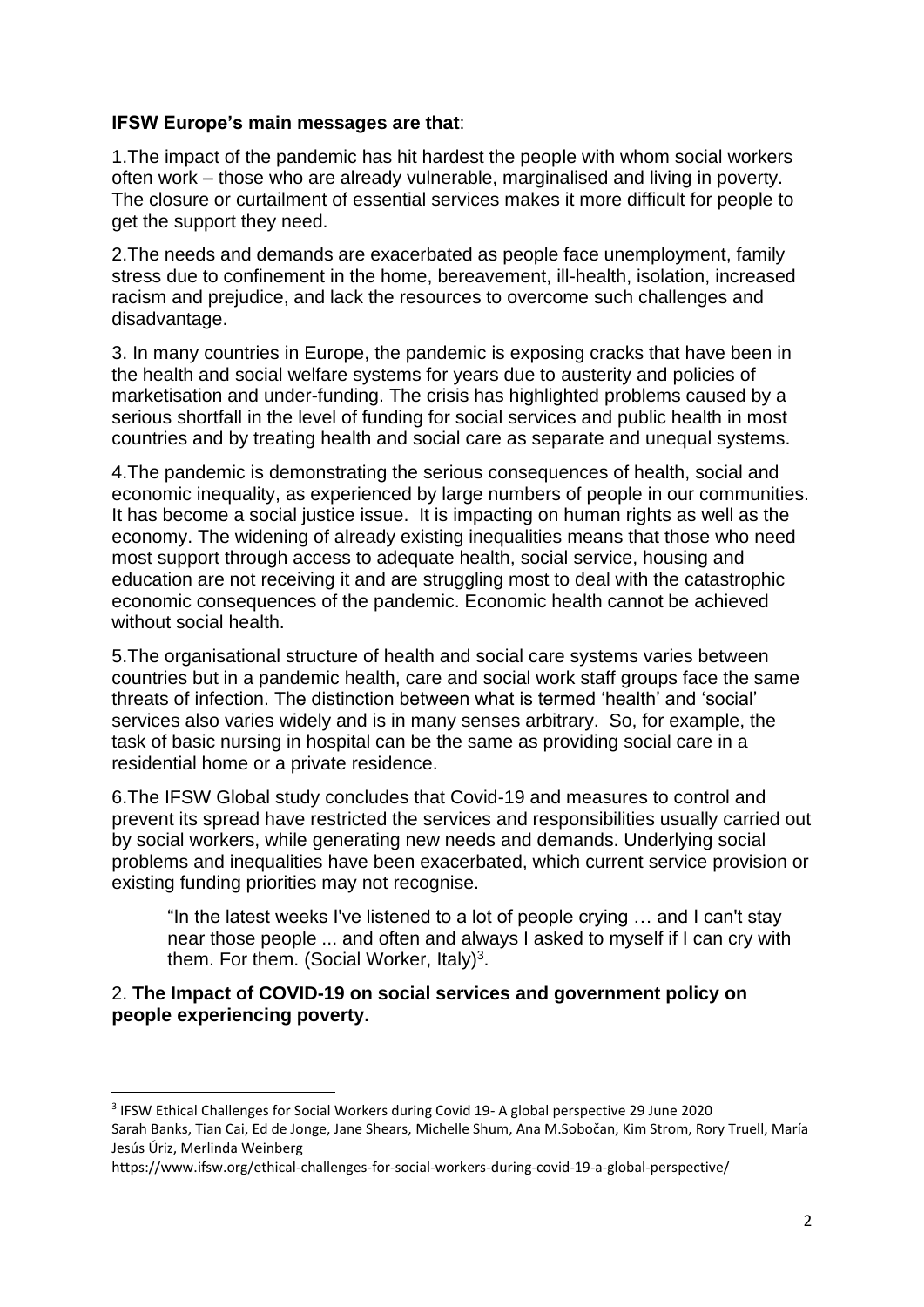The sections below draw on the information from IFSW Europe members feedback on the impact of the virus and identifies the main themes. There are examples from different countries, with the country identified in brackets. There are also quotes in italics from countries and the IFSW Global Research on Ethical dilemmas. When speaking of people who use or need social work services, we have adopted the term 'service users'. This terminology is contested, and usage varies between countries and organisations – including 'clients', 'patients', 'customers', 'consumers', 'people with experience', 'experts by experience' or simply 'people'. To avoid cumbersome or ambiguous language, we will use the term 'service users' (except when we are quoting a respondent who used a different term). We recognise that the people we are referring to are people first and users/potential users of services second<sup>4</sup>.

### **2.1 What are** *the main difficulties/challenges for specific groups, which are hardest hit?*

#### **2.1.1 Most of the IFSW Europe respondents described difficulties for all groups in accessing social services and benefits**

Across Europe, many social services and other community-based services were closed or had limited access to services. This was exacerbated by the fact that social workers were not considered to be key workers and did not have Personal Protective Equipment (PPE) (Malta).

Although considered essential, often community services and care centres did not benefit from additional financial resources and were not a priority in being equipped with protective equipment making it difficult to continue to provide support (Romania).

A social worker in a social welfare centre in Greece reflected on the inadequacies of welfare support for citizens facing turmoil, and the implications of this for social work support: "This new normality requires a high sense of ethics and empathy, towards citizens that are worried about the situation afterwards … awareness and vigilance is much more preferred than the comfort of being complacent and stagnant" (Greece).

Elderly people living alone could not access the social services, and the existing staff of social services could not adapt quickly to the necessary outreach activities to identify and support them in their home (Netherlands, Romania).

People suffered because of the combination of lack of access to support systems and access to health services. People living on the streets have lost access to the system regardless of age. For homeless people there is hardly any testing (Germany). Also, children and families with special needs who were not recognised and had to wait to be referred to health examination for the right support (Denmark).

There are concerns that people have not been able to access services or benefits that they have a right to. For example, in France, there are regional differences in access but overall, many benefits have been very difficult to reach. This includes

<sup>4</sup> IFSW Ethical Challenges for Social Workers during Covid 19- A global perspective 29 June 2020 Sarah Banks, Tian Cai, Ed de Jonge, Jane Shears, Michelle Shum, Ana M.Sobo?an, Kim Strom, Rory Truell, María Jesús Úriz, Merlinda Weinberg

https://www.ifsw.org/ethical-challenges-for-social-workers-during-covid-19-a-global-perspective/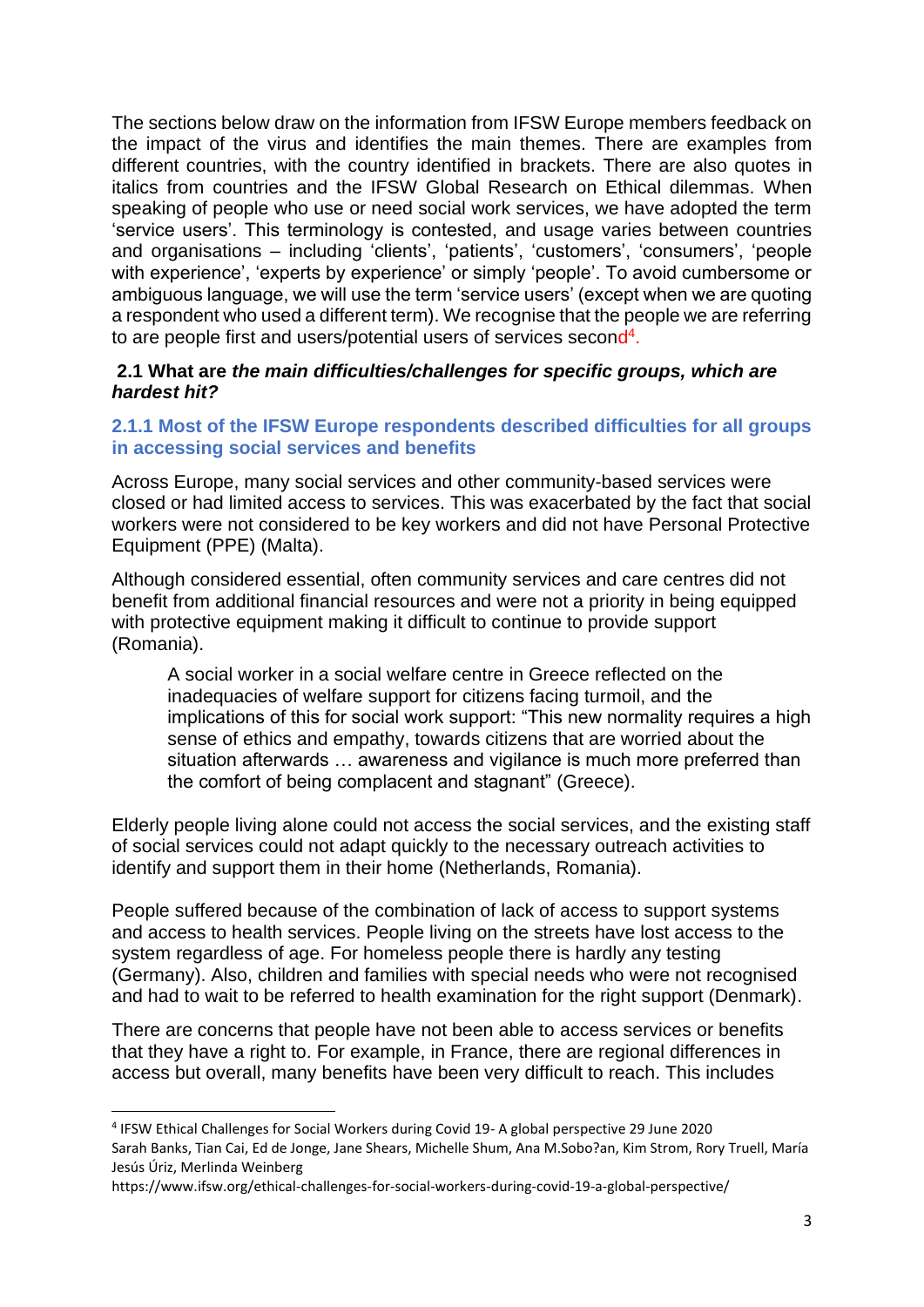Family Allowance Funds (CAF), the Agricultural Social Mutual Insurance (MSA), Pole Employment and the Primary Health Insurance Fund (CPAM). Sometimes administrations have set up support hotlines and decisions have been taken despite the circumstances. "*Entitlement to the Revenue de Solidarité Active has been "forced" in order to ensure a minimum of resources for recipients. However, no information was transmitted concerning the subsequent regularization of rights for potential claimants. Recipients will have to reimburse with little room for negotiation"* (France).

*"In the area of benefits for the unemployed, a well-known weakness in the statutory regulations became particularly evident where there is free discretionary scope for granting benefits. In addition to positive individual cases with creative solutions, a larger number of negative arbitrary decisions were reported (Austria)".* 

#### **2.1.2 People on low and insecure incomes fell very quickly into poverty and illhealth**

All responses described the increase in poverty because of the catastrophic impact on the economy, particularly in tourism, hospitality and culture. People living at the edge of poverty lost all possibilities for income. In Italy people lost their jobs, had no money and their needs increased (Italy).

The Austrian and Romania Associations said Covid-19 created a second group of vulnerable people in society in addition to the traditional target group of social work. Members reported that Covid-19 had a much stronger impact on poor people, women and young people for several reasons:

- The accessibility of existing services was much harder.
- People living in poverty became the most vulnerable to get the virus and not to be able to access medical services and care services. The virus is the highest in poor/disadvantaged areas.
- Poor people had no chance to use basic solutions like home delivery of food (as it is much more expensive than normal shopping) and many had to resort to food banks.
- Lower paid workers often are the ones who lose their jobs or have fewer hours with a decrease of salary. These are often women and young people (Austria, Romania).

#### **2.1.3 Residential homes became isolated and older people and those with disabilities were seriously affected**

Older people in residential care have had an extremely high mortality rate from Covid-19. People with a learning disability have had a higher than average mortality rate (UK). Many countries including the Netherlands, France and Romania said that this was due to the lack of PPE as hospitals had priority. The role of social workers in assisting with the prioritising of discharge of hospital patients to unsuitable home conditions or residential care homes, without knowing if Covid-19 was present, was particularly distressing.

As well as the lack of PPE other factors such as acute underfunding throughout the past decade, second- class status for care workers and profit seeking by some private providers have combined to undermine the care sector. The recruitment crisis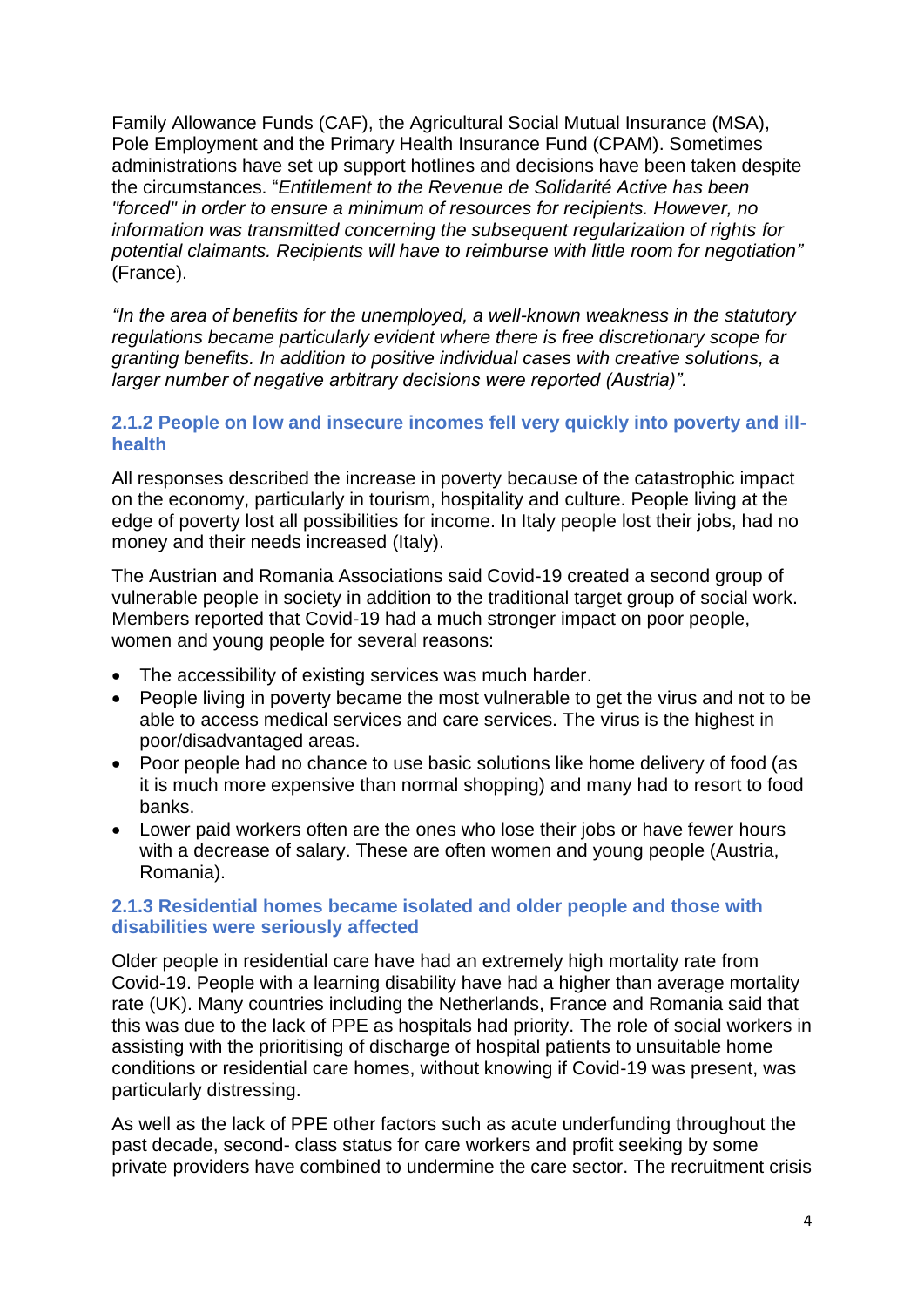in care homes is in large part due to low wages and lack of recognition that it is a skilled job working with some of the most vulnerable people in society.

Service users in residential homes were isolated from community-based services and family members (Malta, Ireland, Romania) and elderly people and people with severe disabilities were extremely lonely as they could not get in touch with their loved ones (Netherlands, Romania).

In the field of disability, the closure of establishments has created great difficulties for individuals and their parents. There has been a significant drop in para-medical and educational care. Parents have had to face everything alone. The need for respite care is great (France).

*"A couple are coping with a 17-year-old child with severe learning difficulties and autism. She is mobile and sociable but with significant behaviour problems including violent outbursts at home. She normally attended school but that closed for several weeks. Respite care also stopped which meant the parents were coping with her on their own for weeks, including increasingly violent behaviour. This eventually resulted in them calling the police on a regular basis because they could not manage the behaviour and she was a threat to her younger sister. Respite care has now restarted on a less intense basis. It has proved difficult to reach agreement about a residential care placement which is clearly needed although there has been some progress. The parents' health is under very severe strain."* (UK)

#### **2.1.4 The closure of schools and other services has created high risk for children, particularly in poorer families and those with children with disabilities**

The closure of schools put a huge pressure on families and left vulnerable children at a high risk of abuse (Malta, Romania). It was difficult, particularly at the beginning for children to access emergency care and assistance in safe and protective way (Armenia, Romania).

*"the challenge of distinguishing between 'children in need' and 'children at risk' and prioritising the latter. This meant de-prioritising work with children in need, who would usually have been offered early help services, so potential warning signs of abuse and neglect may go unnoticed, and children in need might become children at risk without a social worker knowing" (UK).*

Our UK member recognised the findings of some Department for Education research to understand the impact of coronavirus on children's social care<sup>5</sup> with the figures mirroring their survey of members. The information makes for concerning reading in relation to the health and wellbeing of children and young people. Many of the harms to the children we work with have been hidden from view during the pandemic. These stored up harms include domestic violence, parental substance misuse,

 $5$  DFE Vulnerable children and young people survey 26 August 2020

https://www.gov.uk/government/publications/vulnerable-children-and-young-peoplesurvey?utm\_source=6c16dbc8-7f2d-4dd6-9a6b-e1a5a9b8d086&utm\_medium=email&utm\_campaign=govuknotifications&utm\_content=immediate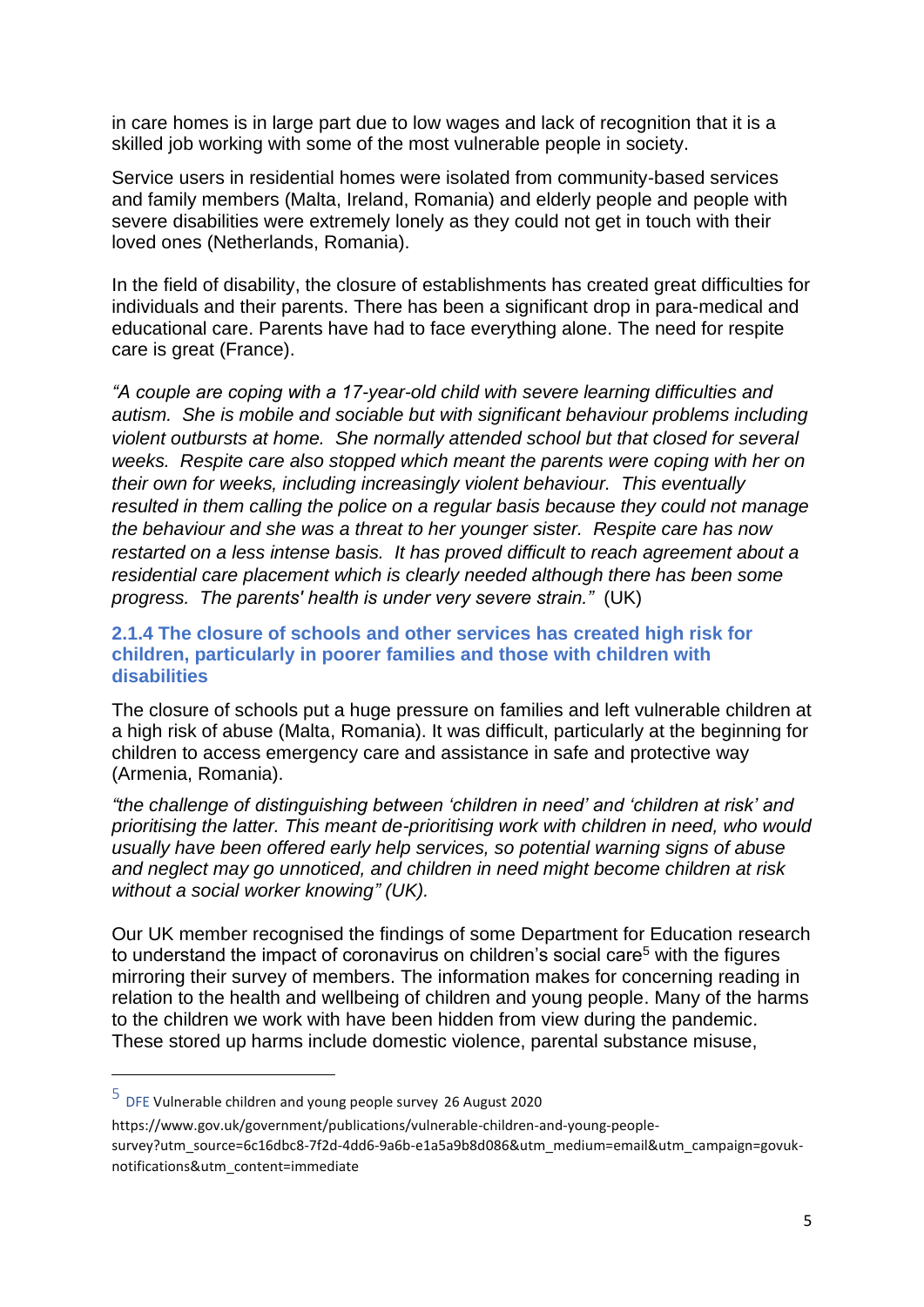mental health issues and sexual harm, which have gone to some degree unnoticed due to lockdown leading to a lack of monitoring from professionals, including in schools.

Vulnerable children (e.g. children with safeguarding issues) less likely to attend schools in the current circumstances which impacts on protection and education.

#### **2.1.5 Increase in domestic violence**

Most members reported the risks from increased domestic violence. Children in families where domestic violence is known missed the school as a safe place. There was more stress in families, resulting in more violence. Communication by victims with teachers and social workers was difficult, as victims are controlled in everything they do (Netherlands).

It was more difficult to access placement in crisis centres and to get emergency care and assistance in safe and protective way (Armenia). Victims of domestic violence were unable to access professional help and support and were locked in their household with the perpetrator (Malta). There were more signals of domestic violence, and less possibilities for the victims to look for help (Netherlands). Higher domestic abuse was recorded (UK).

**2.1.6 Black and Minority Ethnic (BAME)** individuals were disproportionately affected by death and illness. BAME staff in care sector and social services were disproportionately affected by risk (UK).

BAME individuals and EU nationals were disproportionately affected by loss of jobs and unemployment with over representation in service jobs / jobs with zero hours contracts (UK).

#### **2.1.7. Homeless people and people in poor quality, overcrowded housing most affected**

"Homeless people are the most affected. Although measures have been taken to suspend evictions, now that time has passed, this is now being resumed. The number of people is rising" (Germany).

The Danish Association reported that the main challenges were for the most vulnerable homeless people or people with severe drugs and mental problems, who needs help from a social worker to get in touch with the health and social system.

*"For far too many years, the state authorities have allowed the municipalities to do with solutions to homeless people with shelters, with a mattress on a floor along with many other homeless people. Instead of making sure there was always a free bed surrounded by 4 walls where one could go in and close the door. It is particularly serious when we know that life on the streets and in crowded hostels greatly increases the risk of corona virus infection… And then you have to create the homes and housing communities that can provide a dignified framework for life even for the most vulnerable homeless. If both municipalities and the state had taken the responsibility that rightly rests with them, there would have been room for homeless people from the street, from the couches and where people have otherwise had to stay, could be accommodated in a hostel" (Netherlands).*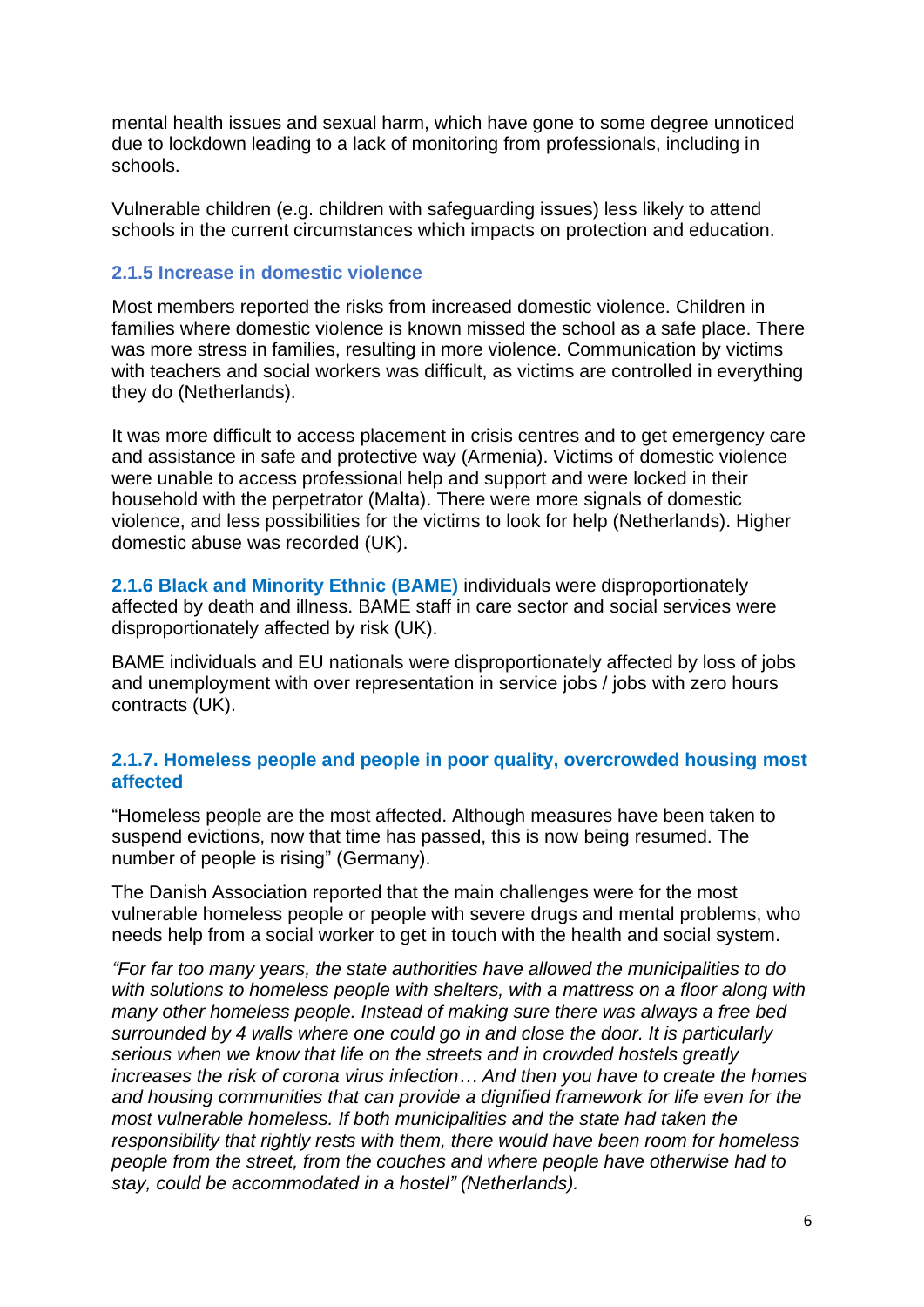In the UK, the social work Association fully supports the findings of the [Children's](https://childrenscommissioner.us20.list-manage.com/track/click?u=16993ca94a1f1469c8830a765&id=e1a00e6505&e=365244bef1)  [Commissioner's Office report](https://childrenscommissioner.us20.list-manage.com/track/click?u=16993ca94a1f1469c8830a765&id=e1a00e6505&e=365244bef1)e revealing the experiences of the thousands of children who had to live in Bed and Breakfast temporary accommodation during the covid-19 lockdown. The report highlights the damaging effects eviction and homelessness can have for vulnerable children.

Housing squalor, overcrowding, housing insecurity and homelessness are among the causes of the unprecedented rise in the numbers of children referred to social workers because of safeguarding concerns, and the large rise in numbers of young children and teenagers needing to come into care.

### **2.1.8 Refugees and migrants are more vulnerable:**

Migrant workers are over-represented in low paid employment, including care services which are at the forefront in fighting Covid-19. Refugees and asylum seekers housed in overcrowded settings, are also at particular risk from Covid-19. These groups are vulnerable to similar risks as other groups in the population, such as isolation and mental health problems, poor housing conditions, poverty and lack of access to health and social services. Many also suffer from racism and their basic human rights are regularly ignored.

Also, vulnerable unregistered migrants who only have access to the health system if they have an acute disease are one of the hardest groups who are hit from virus. They normally depend on drop-in centres and other help from NGO´s as they are not allowed to get social security from the system (Denmark).

The plight of asylum seekers in camps in many countries has also been highlighted by social workers. People are living in appalling conditions, unable to leave overcrowded camps.

### **2.1.9 Lack of support for people with mental health issues:**

Significant groups in the community face long-term social isolation because services have been stopped e.g. rehabilitation services were stopped for a while (Armenia). It is recognised that this can cause or worsen mental health problems which can be mitigated by social intervention.

#### *"Abusers need medical treatment with methadone so that withdrawals do not push them out into the street to retrieve drugs" (Netherlands).*

There are concerns about people who are in residential facilities such as those receiving mental health support, substance abuse support, or residential care for people with learning disabilities, as well as older people. For example, in Denmark, Norway and UK, as in many countries, personal group therapies, day care centres have been closed and meetings for people with mental health problems have been cancelled and replaced with phone or Skype calls. This could lead to an increase in the number of psycho-social related admissions to hospitals in the coming months.<sup>7</sup>

<sup>6</sup> Children's Commissioner No Way Out- children stuck in B&B August 2020

https://www.childrenscommissioner.gov.uk/wp-content/uploads/2020/08/cco-no-way-out.pdf

<sup>7</sup> <https://www.esn-eu.org/news/social-services-and-covid19-supporting-frontline>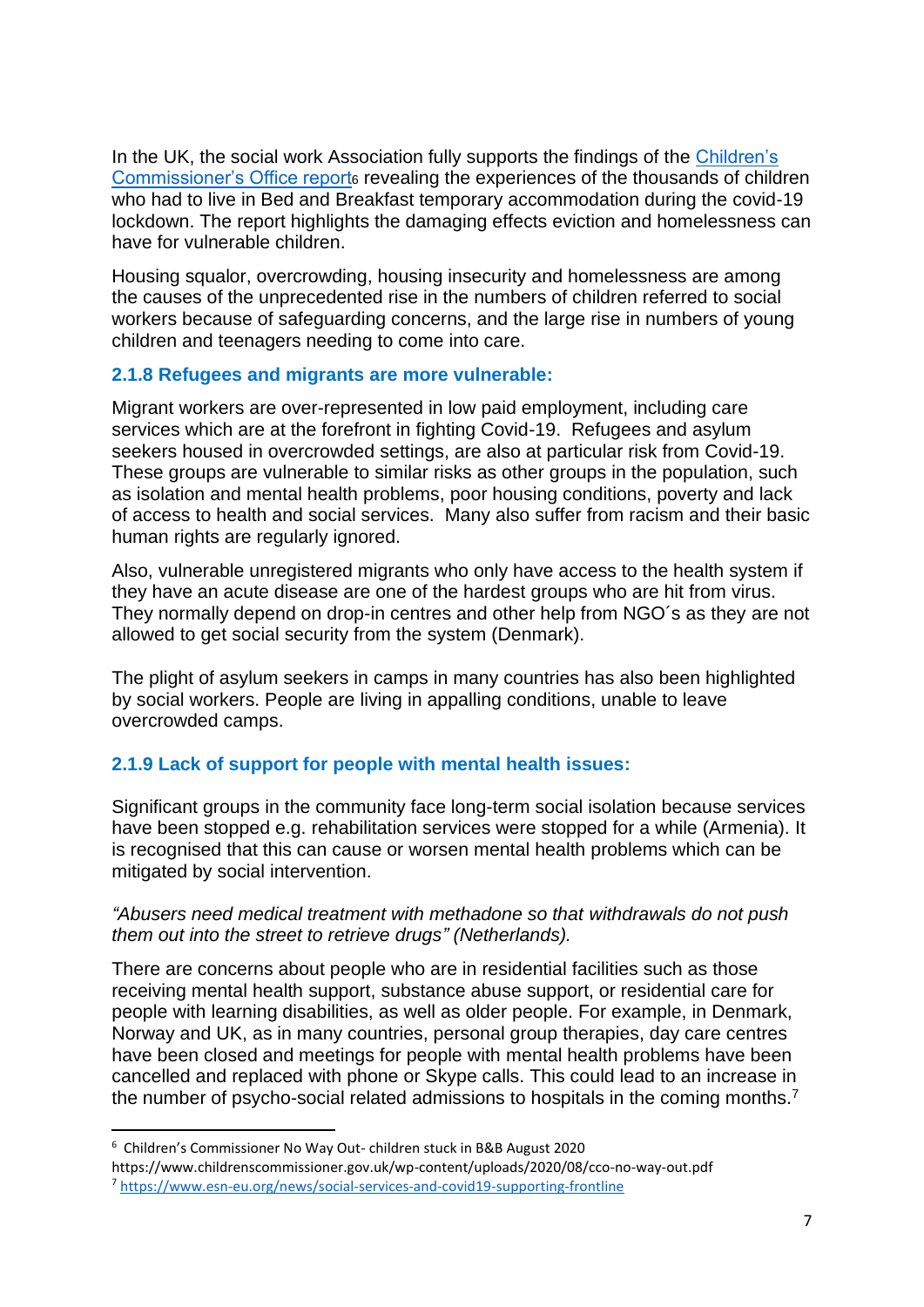Residential homes for people with mental health issues in Ireland were closed to visitors, including family visits which led to significant isolation and distress (Ireland). Suicide rates have risen in many countries.

### **2.2 Impact of social distancing and lockdown**

### **2.2.1 In all countries, unemployment is rising pushing people into poverty with more people in need of social protection.**

In Germany there is short-time work, which keeps the job for a limited time, but the income is decreasing. Precarious employment relationships are particularly affected by the closure. Unemployment is rising, from less than 4% to over 6% (Germany). The unemployment rate among young people 15-25 years is now 11%, as average is 4.3% (Netherlands), the expectation is that it is getting worse (all countries).

There are concerns for temporary workers who will not have access to unemployment insurance payments due to lack of sufficient hours worked. The same applies to self-employed workers. Some self-employed entrepreneurs are in great psychological distress when faced with the uncertainty of resuming their activity and the loss of their businesses (France).

The lowest paid workers are often women and young adults. This group are more likely to have jobs with the biggest health risks and economic risks during the crisis according to The Resolution Foundation Thinktank<sup>8</sup>. Out of 8.6 million key workers in the UK, women were twice as likely to be in these roles. Parents are also more likely to be key workers including up to 2 in 5 working mothers. Women form the bulk of the health and social care workers, family carers and low-paid workers such as cleaners and workers in grocery stores.

These areas are on the frontline in dealing with Covid-19, so women are at a higher risk of contracting the virus. Lone parents are more likely to be women and closure of schools impacts women more than men. There are also more women in the industries that have been ordered to close such as hospitality and retail.

### **2.2.2 Home-schooling** - s**chools and families were not prepared for this and it left many parents feeling unable to cope**. Some examples of the impact:

- This had a massive impact on the stress levels within the family (Malta).
- Many families do not have enough rest in their often small and overcrowded houses to do the home schooling properly. Not all parents are able to help their children with schoolwork (Netherlands).
- Not all children could be reached with home schooling and (about 5.000) could not be reached at all, especially in the bigger cities (Netherlands).
- Schools have been offering restricted services. Vulnerable children (e.g. children with safeguarding issues) less likely to attend schools in the current circumstances. This impacts on protection and education.
- One of the main challenges was that the notification and referral for children with special needs was low during the shutdown. It emphasises how important our

<sup>8</sup> <https://www.resolutionfoundation.org/our-work/coronavirus/>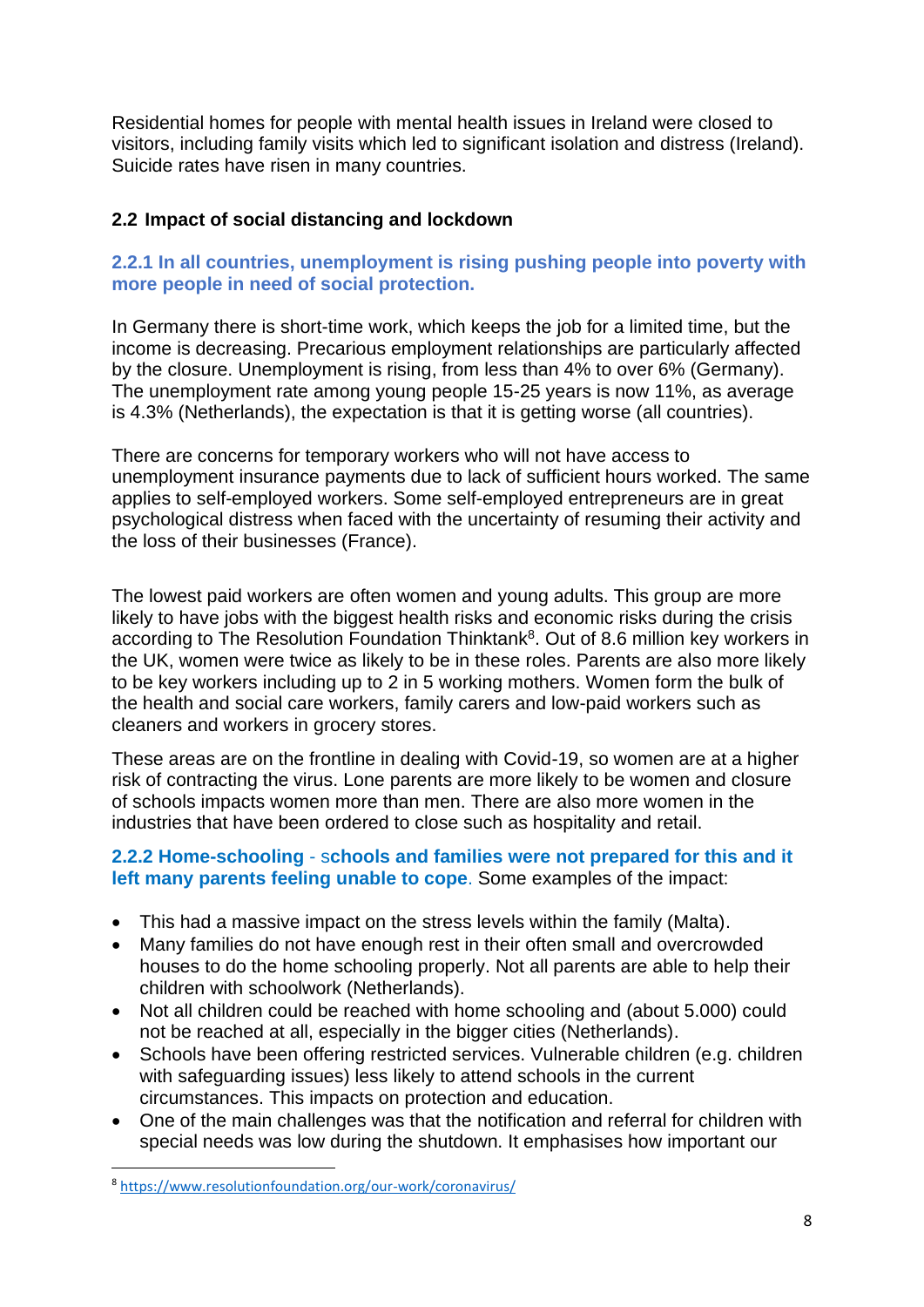close working relationship with teachers and educators is. They are the eyes of the social worker and they cannot act if they do not get notified about the vulnerable children (Denmark).

*"Social workers have seen some children and families who do not normally have problems: Single parents, a mother with depression who needs recovery. Families where it is crucial that the children go to school so that the adults can cope with the role of parent*" (Denmark).

### **2.2.3 Digital inequality became more apparent and created problems in accessibility of education for children and for other vulnerable groups who could not access essential services**

Lack of access to equipment and the internet made it difficult for social worker to keep in regular contact and ensure safety in high risk cases such as domestic violence, mental health, children in crisis, etc. Social work had to be done mainly by digital means, but the poorest families, people with learning disabilities, lots of elderly, migrants with language problems do not always have the (financial) means for digital contact or the experience of using it (Netherlands, Ireland).

In many countries people who need support of the social services had to submit the request online. This left service users who did not have access to internet particularly isolated and vulnerable (Romania, Malta). Technical problems prevented people from being able to register on the official website to receive unemployed social allowance. Many applications were rejected based on spurious reasons (Azerbaijan).

### **2.2.4 Face to face services have had to close**

In most countries, services such as day care centres for people with learning disabilities, elderly people, people with psychiatric problems and others were closed. Also, there was no access to family members in residential care:

- They missed what is so important for their wellbeing (Netherlands).
- The most disastrous effect of "social distancing" took place in residential services for elderly and hospitals, where contacts between close family members were prohibited and people died isolated and alone (Austria, Ireland).
- The accessibility of social services was reduced and made more difficult. Some authorities completely stopped the provision for social services for up to three months (Romania, Austria).

### **3. Do Government actions help?**

3.1. Many members reported there were helpful **financial interventions** by government e.g.

• About 20 economic and social assistance programs were introduced by government to help individual citizens and business to overcome social and economic obstacles caused by crisis programs (about 26,000 companies and 1.1 million people benefited from the support estimated about 76 billion AMD) (Armenia).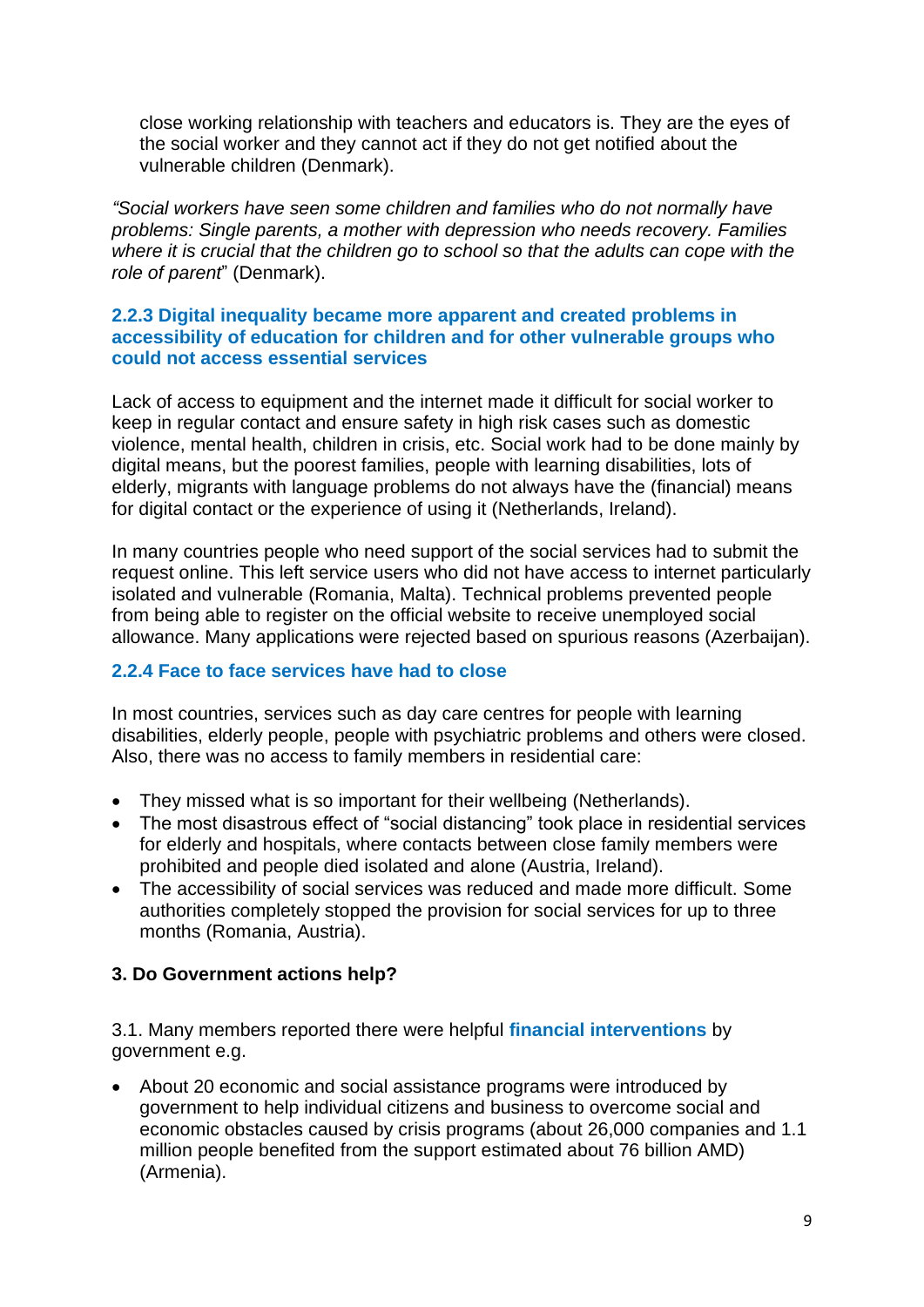- There were temporary measures for financial support for flex workers. Entrepreneurs could get some compensation for loss of income. There is a regulation for employers to help them to keep employees in. There are the regular regulations for social benefits for those who are entitled. Evictions from houses were temporarily postponed, just as the cutting of electricity and water by people who did not pay their rent or bills (Netherlands).
- There is a 130 billion euro economic stimulus and investment package from the German government. This is certainly unprecedented, as it contains a range of measures for different sectors of the economy, which will boost the economy. It's not a question of cutting back, but of strengthening demand (Germany).
- Sustained series of interventions e.g. funding for furloughing of staff. Government debt has increased substantially to pay for these and other ameliorative activities (UK).
- Emergency financial aid to cover the cost of living, Payments could be deferred on request until the end of 2020 (rent payments, loan instalments, liabilities to the tax office or social security), Reduction of the lowest level of income tax from 25 to 20 percent, Reduction of value added tax for specific areas. The government's measures are largely sensible and efficient. However, they particularly affect the middle class and have massive weaknesses for socially stressed groups (Austria).
- An example of government targeting vulnerable people is in Denmark: *"Initiatives for approx. 215 million DKK to ensure that socially vulnerable children and adults and people with disabilities can get the best possible time through COVID-19. The main elements of the agreement are: 131 million DKK for special assistance to vulnerable children and adolescents who are, for example, relatives of people with alcohol or drug abuse. 37.6 million DKK to strengthen efforts for vulnerable adults such as homeless people, victims of violence, people with abuse and people with mental disorders. 35.7 million, to combat loneliness among people with disabilities. 10 million DKK to support the social engagement of colleges and culture, sports and associations. Three new social partnerships where the organizations are invited to take part in. The task is to provided the government with advice how to secure the vulnerable groups in the time of crisis. The Danish Social Work Association DASW takes part in all three."*
- A Covid-19 Pandemic Unemployment Payment was made available to provide a decent income for people who were losing jobs because of the crisis. (Ireland)

3.2 In the previous impact assessment report for EAPN in May 2020 IFSW Europe reported on some countries deciding to **declare social services as essential** to preserving life, health, public safety, and basic societal functioning. The following categories of essential services were identified<sup>9</sup>:

- community social services that deliver food and goods.
- social service that provides and supports a place for someone to live (e.g. night shelters, family homes, residential centres for elderly and people with disabilities, residential centres for children).

<sup>9</sup> [https://www.ifsw.org/social-workers-response-to-covid-19-in](https://www.ifsw.org/social-workers-response-to-covid-19-in-europe/?fbclid=IwAR1qAUTpPmN0f8GeDRClhRfRFb7fMXJ5-VQyod_VZr90Z-fNUbAUZ9QC6d8)[europe/?fbclid=IwAR1qAUTpPmN0f8GeDRClhRfRFb7fMXJ5-VQyod\\_VZr90Z-fNUbAUZ9QC6d8](https://www.ifsw.org/social-workers-response-to-covid-19-in-europe/?fbclid=IwAR1qAUTpPmN0f8GeDRClhRfRFb7fMXJ5-VQyod_VZr90Z-fNUbAUZ9QC6d8)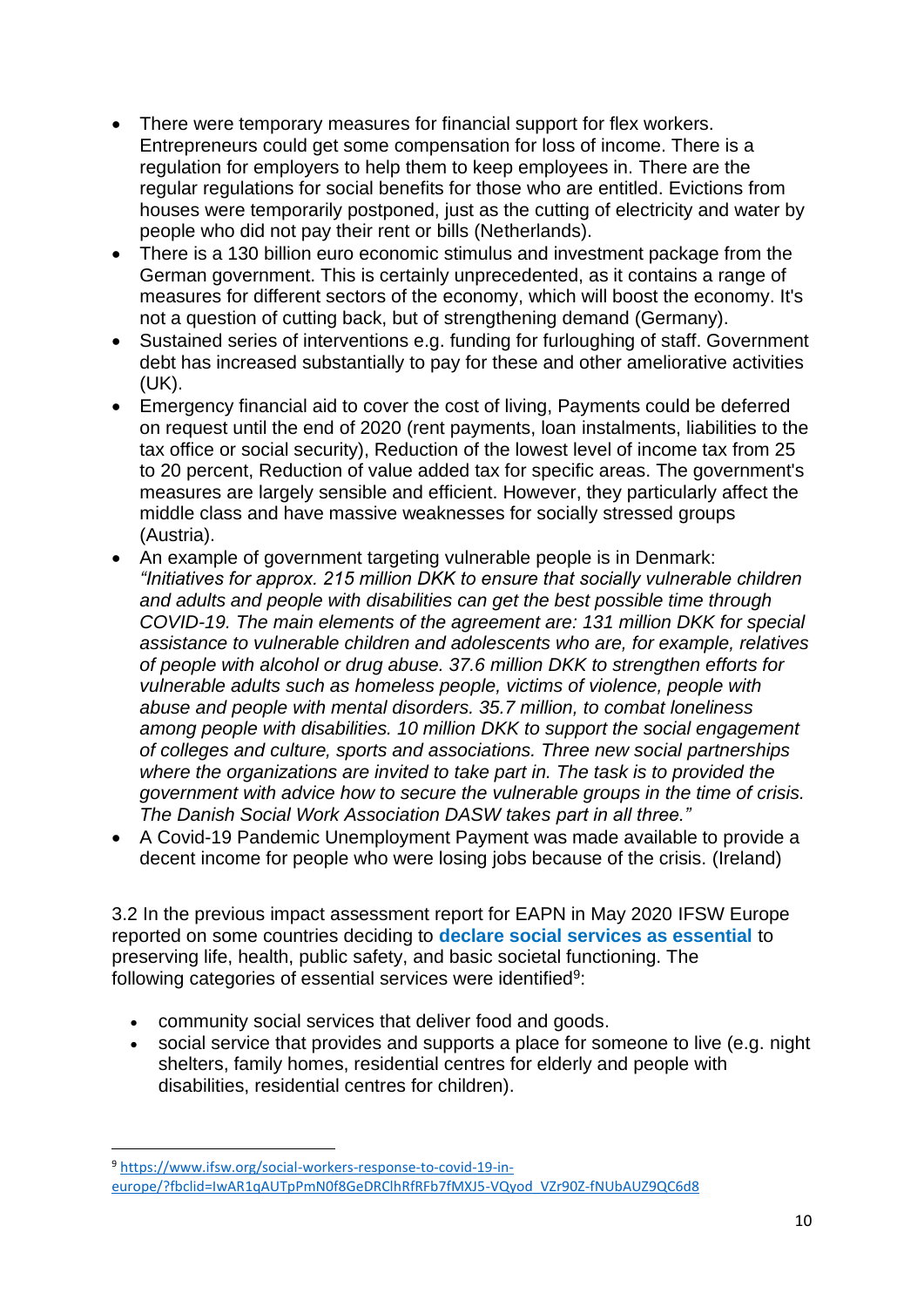• Crisis support for people who are unsafe (e.g. shelter for victims of domestic violence).

### 4. **What's missing?**

#### 4.1 All our respondents said **help for low income households**.

*"We are talking about poor families with children who live just above the subsistence level. The adjustment of the benefits from SGB II and the associated benefits is missing. The calculated shopping basket for people receiving benefits from the state has remained the same" It does not take into account that children are at home and needing more food, support and resources. e.g. the school's laptop can be borrowed for home schooling, but access to the Internet is not available which this example shows the structural weaknesses of society (Germany).* 

- The actions were helpful, but not for all. Not all groups could benefit equally especially some migrant workers, the undocumented people who just started the job did have no access to financial support as they did not fit in the conditional terms. More poverty and severe debt problems are to be expected (Netherlands).
- The Government actions were focused on providing economic support. But they did not do it quick enough and not considering all people and needs. The actions were for specific situations, not for common vulnerabilities. Therefore, many people are excluded from the support provided.

*"The poverty is growing in Italy. A lot of people that had a job and a manageable life turn now to ask support of social workers for finding jobs or receiving financial support. In Italy so far only 30% of companies have received funding promised to them during the lockdown. It is very hard to discuss about employment of those that lost their jobs. Without financial support, people are at high risk of losing their homes because they cannot pay their rent. At the moment social workers and social services does not have new support scheme for the growing population in need" (Italy).* 

- Real issues about whether Govt has done enough, and the necessity of continuing various interventions. For example, restrictions on some migrants receiving financial support were eased, but are now being put back in place, which will result in destitution for many (UK).
- The Government actions were focused on providing economic support. But the low-income households are not being targeted. We are talking about poor families with children who live just above the subsistence level. A number of legislations were released but they focused on economic support for companies (and here the resources finished quickly) and the most vulnerable people have not been visible (Romania).

#### **4.2 Government actions on health and care were mixed.**

On the positive side health systems were often "transformed to address effectively the pandemic and for now even if the numbers of cases in Armenia are relatively high. No person without healthcare is left" (Armenia).

The government offered financial assistance to workers affected by Covid-19. This was a helpful short-term measure. The health directorate of Malta was excellent in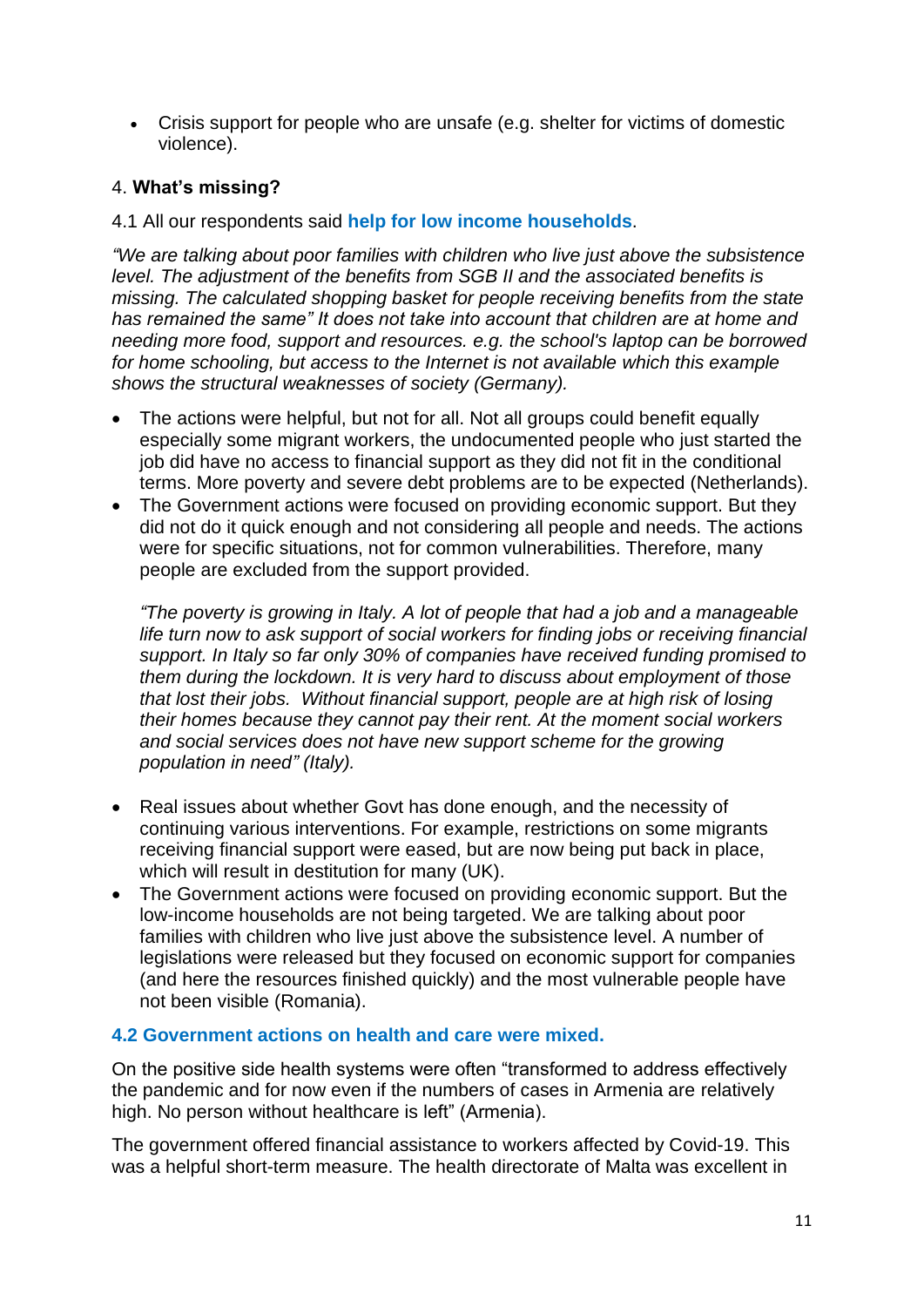managing the pandemic and in keeping the country informed on the developments (Malta).

The spread of the Corona Virus could be quickly brought under control in Austria, because on the one hand the information from neighbouring countries (Italy) was taken seriously and on the other hand the political decisions (lockdown) were made quickly and far-reaching (Austria).

The Austrian health system has been developed to a high level of quality and comprehensive coverage. It is accessible to everyone. All the parliamentary parties have agreed on several initiatives to best help the vulnerable and vulnerable groups through the crisis. The agreement was concluded following the parties' agreement on April 17 on the first phase of a controlled reopening (Austria).

#### **What was missing from health and care responses?**

Governments providing resources but often too late and missing out on vulnerable groups. This included testing and PPE for people living in residential/ nursing homes, vulnerable people in the community and staff including care workers and social workers.

The outbreak of the epidemic and lockdown were not controlled well, which followed a rapid increase in the cases, including critical cases (Armenia).

The government was slow to react with support for families with children and did not recognise social workers as key workers which left many service users isolated (Malta).

*"In some places social work has been identified as a core key service and in others it has been ignored and social workers have themselves been locked down and unable to assist." (UK)* 

The actions of the government: The period between announcement (political decision) and actual implementation was up to 10 weeks for some "emergency" aid (Austria).

#### **4. Actions taken by IFSW members**

**4.1 Lobbying and influencing government** policy and legislation. The aims have been to maintain open access to social services and provide additional services for people who have been adversely affected by Covid-19. Members have lobbied for legislative changes to make the provision of social support possible without diluting people's rights. They have also lobbied for the necessary protective equipment and testing within the sector. This has involved working with government departments and other NGOs to take a partnership and community-based approach.

#### **These are some examples of the results of lobbying:**

4.1.1 Cooperation with government and partners initiated social assistance programs in this period which helped to ensure effective provision of assistance to families without overlaps. Coordination meetings were conducted, and special database of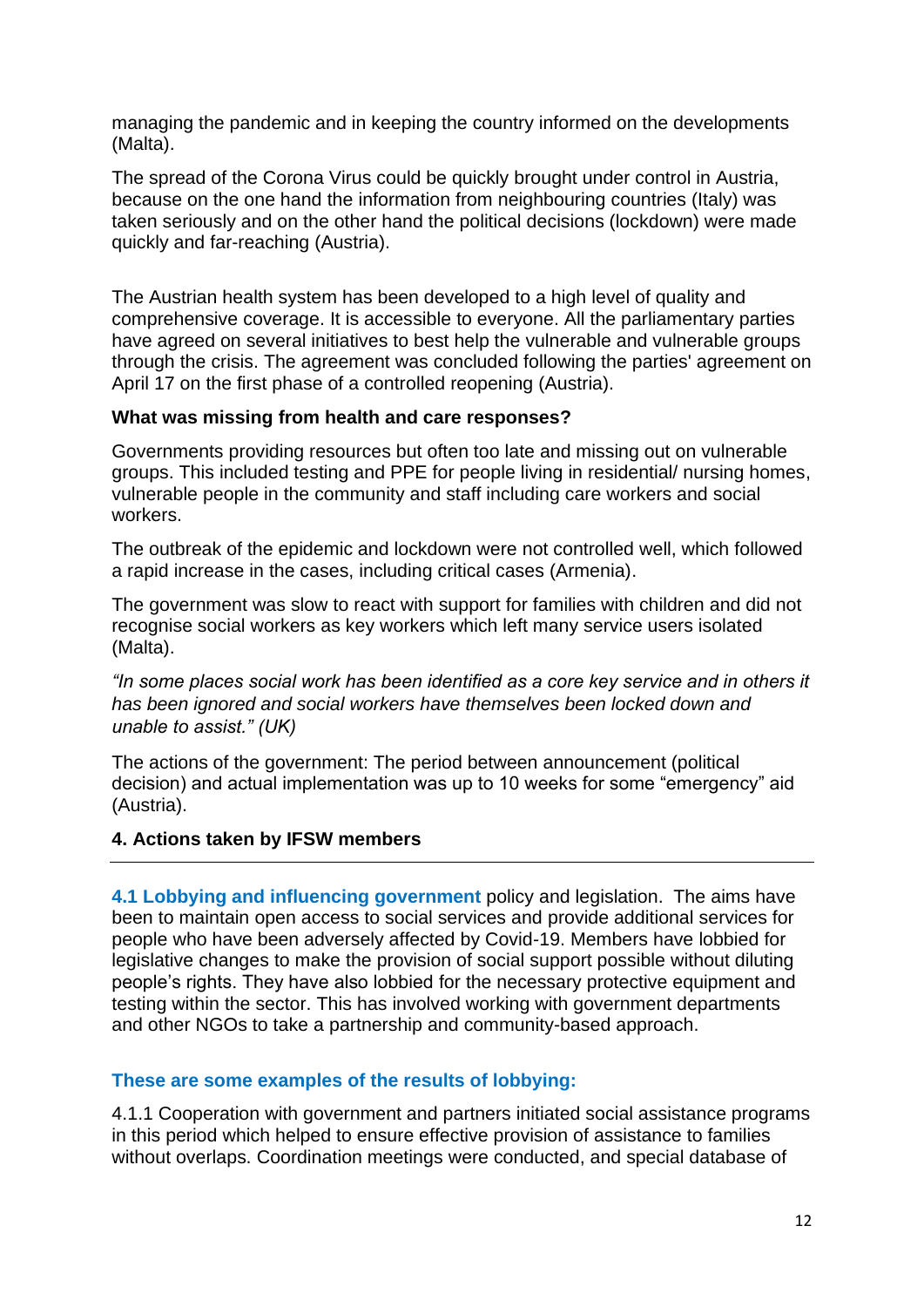beneficiaries was developed to ensure effective communication among 30 partners (Armenia).

4.1.2 Ongoing surveys/consultation with members produced policy recommendations often focused on securing the rights of vulnerable groups during the crisis (Armenia, Romania, Denmark). In Denmark, this resulted in the municipalities taking more action to house the homeless by giving NGO`s money from the aid package from the Danish Parliament to take care of the most vulnerable. Emergency places were provided and the rules about getting social security paused, making it much easier for the social worker to keep in touch with the clients in the way they wanted and not the way the system demands (Denmark).

*A social worker describes so: "It has been good for both us and the citizens that the right and duty in employment efforts has been put out of force under the corona. It has been great that the normal, very process-oriented workflow has been replaced by a free space, where I as a social worker have been able to use my professionalism and my knowledge to a greater extent" (Denmark).* 

4.1.3 Promoting social justice for people who are currently excluded. [https://www.dbsh.de/der-dbsh/sonderseite-corona-pandemie.html.](https://www.dbsh.de/der-dbsh/sonderseite-corona-pandemie.html) This resulted in the campaign initiative being presented in various media outlets including television (Malta).

4.2 S**upporting social workers** to cope with working in the pandemic. This has included:

- issuing a **wide range of guidance to members on the complex and frequently changing government advice including making decisions based on the IFSW ethical framework**
- Regular **webinars, training and awareness raising** on topics such domestic violence during the quarantine regime, the role of social protection in combating pandemic There were regular **digital meeting on ethical issues.**
- **Publication of articles**
- **The cooperation with other associations** (like psychologists, nurses, knowledge institutes, etc.) on how **to adapt, innovate and change their practices (France).**

The results were:

- Extremely positive feedback from members and the wider profession (UK).
- Positive feedback from people supported who have taken a very positive view of the listening, exchange and support times offered (France).
- The development and publication of ethical guidance for social workers and social services working in during the pandemic.
- Sharing of practice and creative ways to stay in touch with people and volunteer groups in the neighbourhoods with the development of informal networking.
- Visibility of the social problems that people are facing and the needs for support.
- Call for international support and to make the needs and the struggles visible at the international level.
- Members supported other countries such as Italy "We struggled to support social workers to provide support to those facing with the sudden death of loved ones because of Covid-19" (Italy).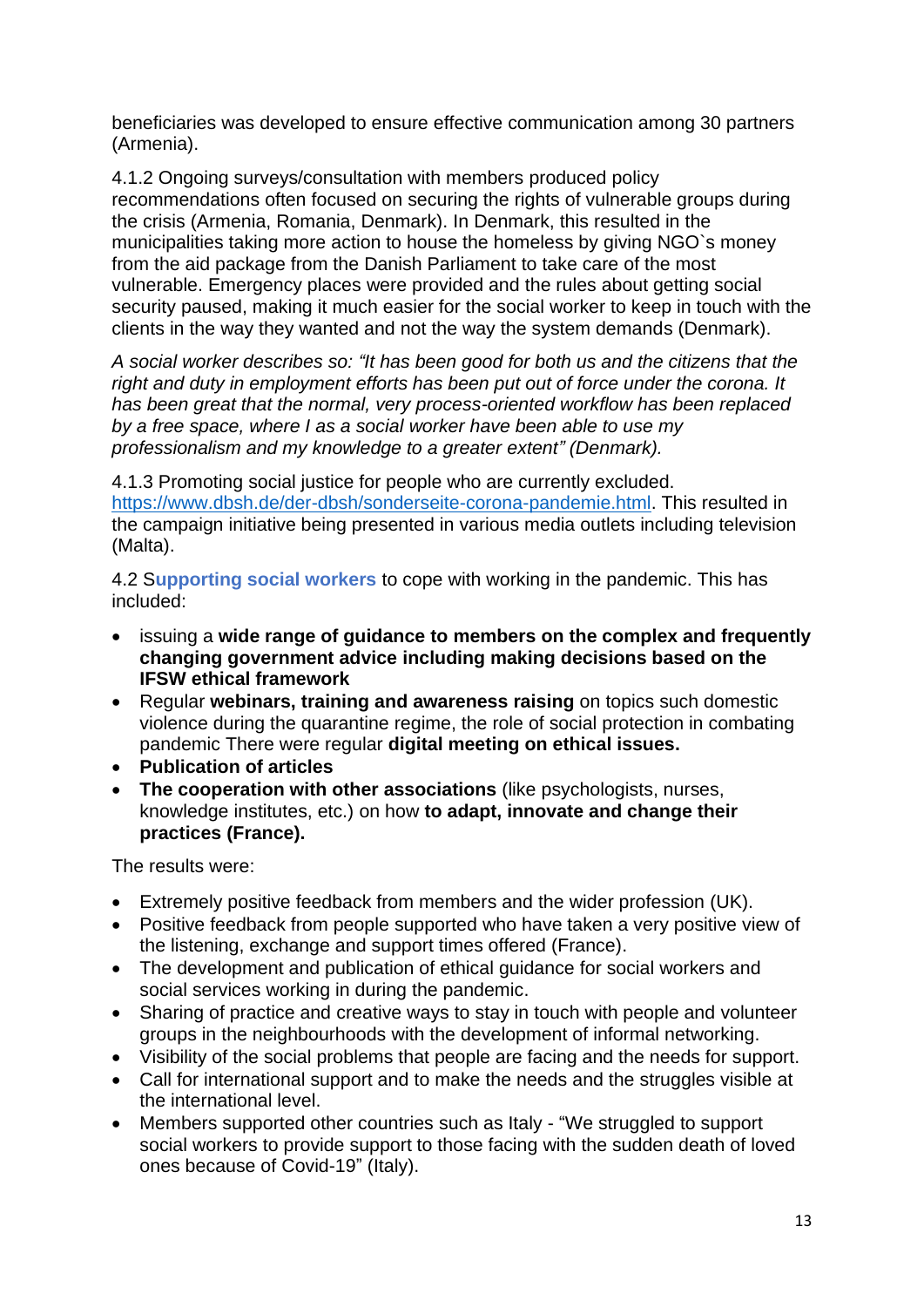### **5. Any examples of promising practices**

Covid-19 has meant significant changes to the way we work and interact with people who need services and each other. **There are several examples of good practice in the previous impact assessment.**<sup>10</sup> Others in this report include:

- Some innovative practices to reach out to service users using technology e.g. the opening of a chat function for victims of domestic violence has been helpful.
- Some flexibility introduced to systems which meant that people felt more in control.

" *Normally, our work with resource course citizens is very much governed by legislation, but during the corona, it has been so good that we and the citizens themselves have been able to decide when contact was needed, and the fact that the conversations have been voluntary and especially focused on care, has given us a completely different relationship with the citizens. The relationship has become stronger and the citizens have shown a different commitment. This applies, for example, to one of my citizens with schizotypal mental illness and an alcohol abuse on top. We have always had a good dialogue, but he has been difficult to move. Without all the normal demands of the job centre, he has been given peace of mind to think about what is best for him, and he has now taken the initiative to seek out more psychiatric help and has been more committed to participating in an employment-oriented effort* (Denmark).

- The coordination meetings with partners really proved to be an effective tool which ensured no overlap of assistance from one side, from the other side it helped to keep the continuity of services by uniting the human and material resources (Armenia).
- Support and organizing of local volunteer groups to help the lonely and people who could not leave their homes, with shopping, cooking, dog walking, phone calls, etc. It strengthened the **cohesion in neighbourhoods** and teaches us that in future plans we have to think of these powerful interventions.
- Continuation of the possibility to develop of partnership work. Encouraging mutual aid networks between people (France).

*The Corona crisis makes it clear that we must be able to manage such system failures and shortcomings. The rapid and far-reaching steps taken in the first phase of the epidemic show that this can be done. When there is a political will to make targeted investments with social and health investments, the social workers in the field have both the courage and the ability to find new ways (Denmark).* 

### **6. Recommendations**

<sup>10</sup> [https://www.ifsw.org/social-workers-response-to-covid-19-in](https://www.ifsw.org/social-workers-response-to-covid-19-in-europe/?fbclid=IwAR1qAUTpPmN0f8GeDRClhRfRFb7fMXJ5-VQyod_VZr90Z-fNUbAUZ9QC6d8)[europe/?fbclid=IwAR1qAUTpPmN0f8GeDRClhRfRFb7fMXJ5-VQyod\\_VZr90Z-fNUbAUZ9QC6d8](https://www.ifsw.org/social-workers-response-to-covid-19-in-europe/?fbclid=IwAR1qAUTpPmN0f8GeDRClhRfRFb7fMXJ5-VQyod_VZr90Z-fNUbAUZ9QC6d8)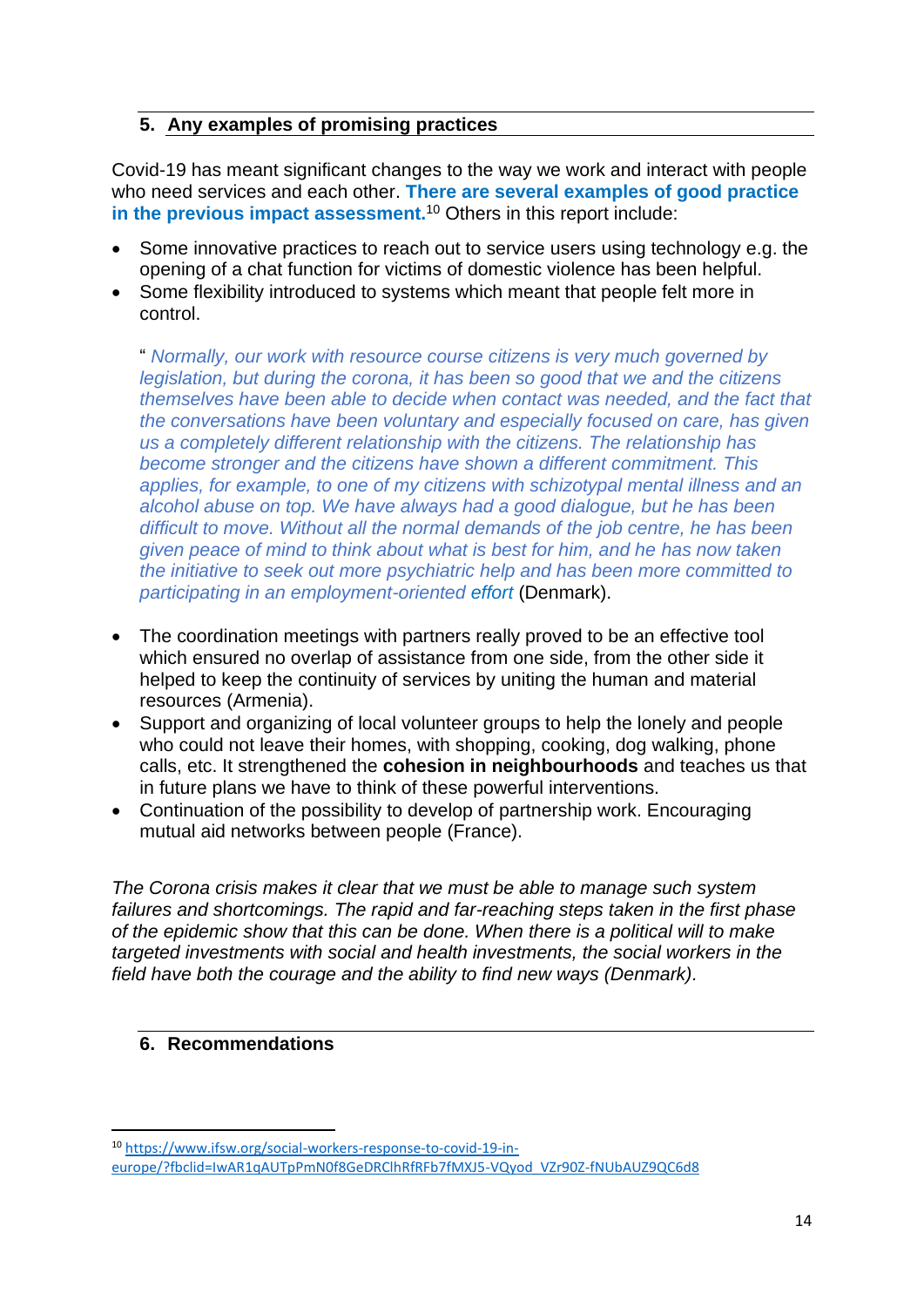### **1. Adequate social protection for all**

All our respondents have said that more people are being pushed into poverty and there must be a robust social protection system in every country that provides an adequate income for all. "We expect that the poverty level will grow with more working poor needing support" (Romania) and "The social protection system should take into account this new risk for the population" (France).

"Social security must have a level to secure a decent life for all - so no special rules to reduce social benefit. There should be more focus to help than control and sanction" (Denmark).

In the short-term there must be the necessary support for people who are facing a loss of resources so that they do not fall into poverty e.g. women and young people, self -employed, temporary workers and people in precarious jobs. There is a need to develop a strategy and procedures on how social protection systems will act during emergency situations, including how they will interact with other systems - health, social services, education, etc.

#### **2. Improve access and increase funding for universal, quality health and social services**

The responses highlight the vital role of social safety nets, the need for universal services such as health care, social care, housing, and communications, all of which are exacerbated in a health care crisis. In the long term, social legislation must be further developed. Any policies must be made "pandemic" safe based on research and evaluations including in the field of social work (Germany).

Public services in many countries have seen successive cuts in funding over the last ten years under austerity policies. Short term investment and support to deal with the current crisis must be followed by a longer- term strategy and commitment to address inequalities and fund coordinated, responsive and flexible services. Participation by service users and people experiencing poverty is crucial to this process.

There must be investment in social services at the community level to meet increasing needs caused by the stored up harms during the pandemic including domestic violence, parental substance misuse, mental health issues and sexual harm, which have gone to some degree unnoticed due to lockdown and lack of monitoring from professionals, including in schools. Social workers are expecting a surge in referrals as children return to school and the emotional impact of lockdown impacts on mental health.

There should be appropriate support and funding for residential sector and care workers (both in the residential sector and those who work in the community) to ensure assistance for older persons, persons with disabilities and those who recover from Covid-19.

#### **3. Provide adequate social housing for all and combat homelessness**

The underlying issue of an inadequate supply of appropriate social housing is longstanding: it should be a political priority. The right to adequate and secure housing is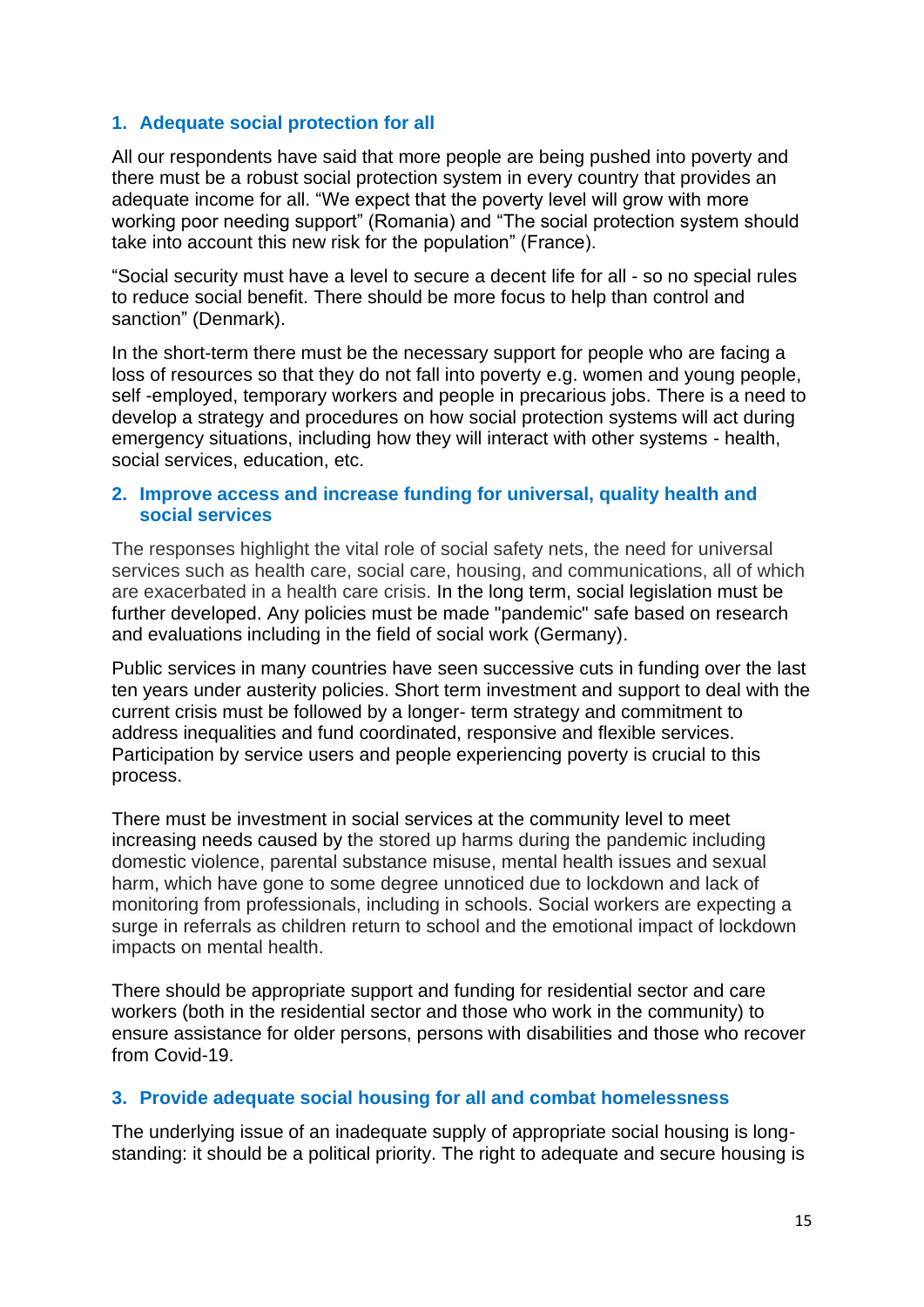a human right. This right should include the right to decent quality housing as well as to security of tenure.

Families with children should not be housed in temporary accommodation longer than absolutely necessary and there should be an extension to the ban on evictions.

It is important to recognise the harmful implications for children and young people's education, stability and development of poor housing and multiple moves of tenancy caused through homelessness or insecure housing. These moves detract from school attendance and continuity of education and can severely detract from children and young people's educational development.

## **4. Invest in community and relationship-based services**

Support community development organisations to develop the resilience of communities during and after Covid-19. Service should be accessible both face to face and online and in places that people use on a day to day basis. Key workers should be recognised by providing them with the necessary protective equipment, digital technology and other resources to do their jobs. Social workers have a critical place in working alongside family members and with housing and public health colleagues and the voluntary sector to avoid some of the worst consequences of Covid-19.

"It is important to provide support to people that are struggling with the basic needs, such as food, housing, and education" (Italy).

- **5. Address low status; increase wages; and improve working conditions for workers providing essential services.**
- **6. Enable digital and technical access for all.**
- **7. Implementation of the Child Guarantee to support children and parents in the short and long-term including access to social services.**

### **8. Maintain people's rights**

Governments need to prioritise maintaining access to rights and establish a continuity plan for public services where rights have been curtailed. In the longer term, governments should resolve some of the system failures and neglects that we as a society have known for a long time and unfortunately have become accustomed to living with (Denmark).

### **9. Fair access to resources for refugees and migrants**

There should be changes in legislation/policy that would allow migrants with no recourse to public funds access social welfare systems and payments.

Many social workers are involved in working with unaccompanied refugee children and would agree with the Missing Children in Europe Recommendations<sup>11</sup> that this

<sup>&</sup>lt;sup>11</sup> Keeping the Child's Best Interests at the Heart of Relocation Key recommendations for EU action concerning the ongoing initiative to relocate unaccompanied children from Greece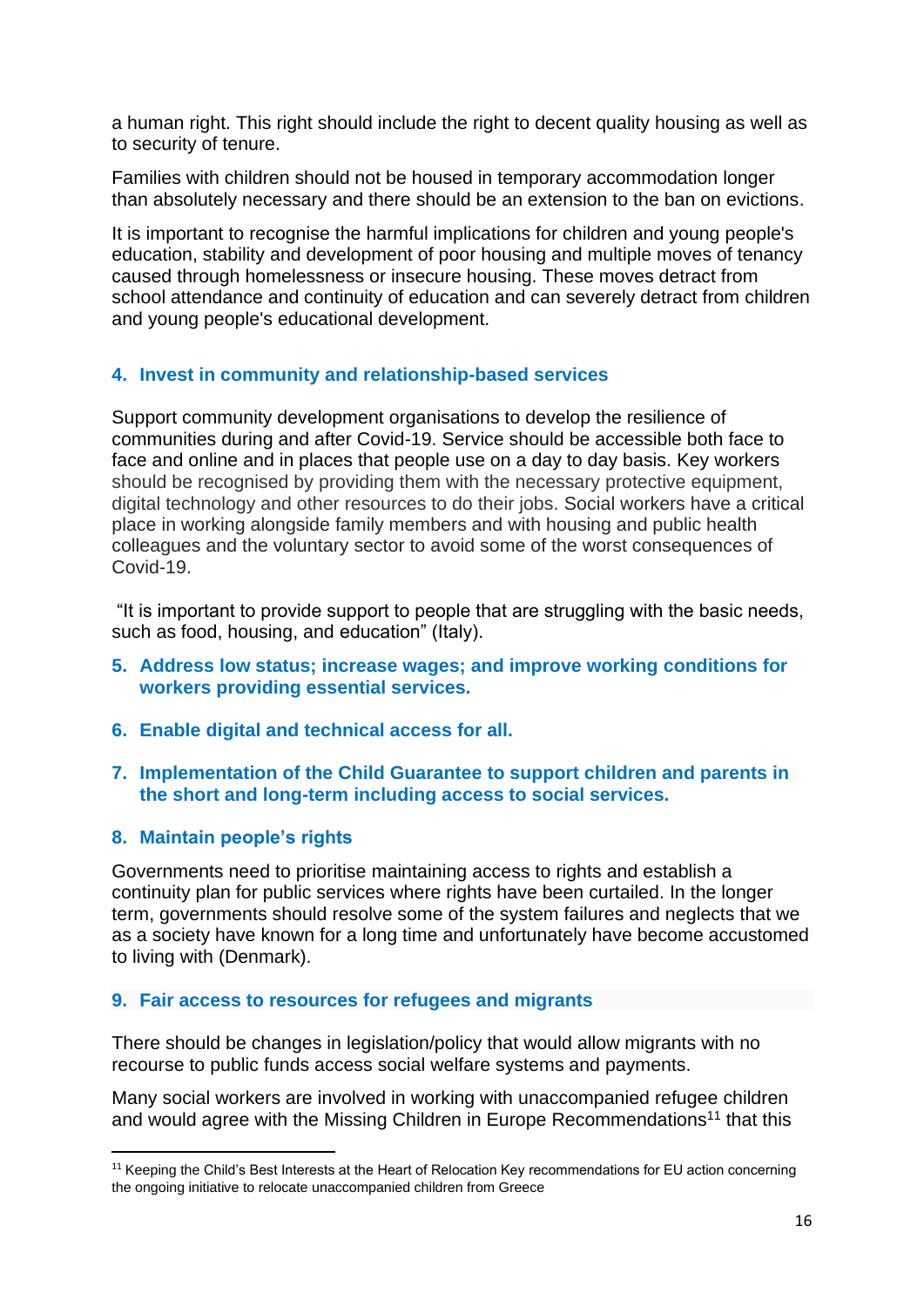crisis has highlighted the need more than ever to have a child -centred framework that does not have unintended harmful consequence for any children involved in relocation. This demands that stakeholders work together.

All migrants should have the right to "necessary" health care and not only emergency treatment. Socially vulnerable unregistered homeless people with particular health requirements may be entitled to publicly supported accommodation of longer duration.

Employees and volunteers in social organisations feel that they are charged by immigration control agencies with the responsibility of controlling and clarifying the basis of residence among those seeking help, rather than peoples' protection and wellbeing. It is contrary to their ethical foundation not to help the person standing in front of them asking for help and in need of help.

#### **10.Include Social Services in Principle 20 of the European Pillar of Social Rights – Access to services**

### **7. Conclusion**

This report has touched on the impact of the pandemic for a wide range of people in 12 countries, seen from a social work perspective. The impact of Covid-19 has been devastating for the families of people who have died or been ill and the large numbers of people who have become unemployed, pushed into poverty and socially isolated.

This pandemic has laid bare **the serious consequences of health, social and economic inequalities,** as experienced by large numbers of people in our communities. The widening of already existing inequalities means that those who most need support are not getting it and are struggling to cope with the consequences of Covid-19.

We have seen the impact of austerity and the underfunding of social welfare systems. This has left people without the services and financial support they need. It has left key workers in all sectors facing the epidemic often without the necessary protection, resources and guidance.

**This is an opportunity to change our priorities.** The key determinants of health lie outside the health sector so a holistic, rights- based approach should be taken to address them – housing, education, food, income, social services and a stable ecosystem. The crisis has shown us that we need to build safer, fairer and more sustainable infrastructure, if we want to have a more resilient and equal society. This includes adequate social protection and adequate income for all.

**The pandemic has given rise to a renewed emphasis on the importance of community based public services.** Investment is needed in community-based solutions and the participation of people in developing them. The participation of all stakeholders in change, including service users and people experiencing poverty, must be a key element in order to be transformative.

It is important that the EU and Governments listen to the messages coming from social workers and the social care sector and responds by ensuring there is